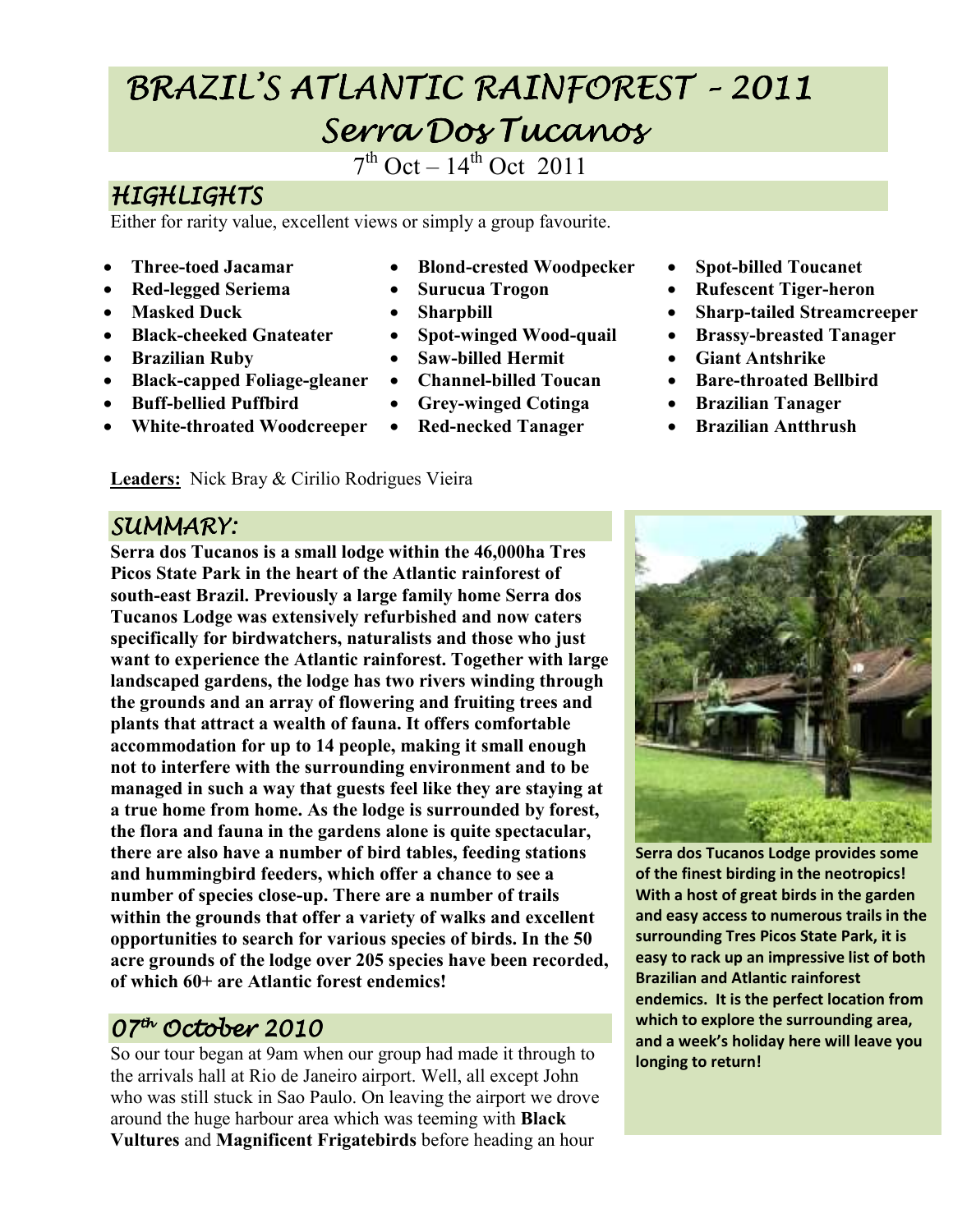and a half up into the hills and our base for the next week at Serra dos Tucanos. Our arrival was greeted by clear blue skies and the beeming smiles of our hosts, Andy and Christina. Within a matter of minutes we found ourselves a whole bunch of very special birds, many of them Brazilian and Atlantic rainforest endemics. The hummer feeders were covered in **Black Jacobins** and **Sombre Hummingbirds** and like most of the birds today we had the most excellent and marvellously close views. The feeding station held **Ruby-crowned Tanager**, **Chestnut-bellied Euphonia**, and both **Green-headed** and **Brazilian Tanagers**. A **Violet-capped Woodnymph** also put in an all too brief appearance but we would have several more views throughout the day. There were also several rather attractive **Rufous-bellied Thrushes**, a superb **Blue-naped Chlorophonia** and **Violaceous Euphonias** as well before Andy gave us a briefing on the lodge and all relevant logistics and timings. Following a little time to unpack we met on the veranda and with the wind getting stronger and the threat of a thunderstorm decided to stay here for the remainder of the day. We had nice comparisons with **Great Kiskadee**, **Boat-billed**, **Streaked**, **Social**, **Piratic** and **Variegated Flycatchers** around the garden. Over by the swimming pool we spent an hour scanning the surrounding area seeing **Saffron Finch** and **Ruddy Ground-dove**. One of the trees in the garden had nesting **Chestnut-crowned** and **Crested Becards**, with the latter species stealing nesting material from its smaller and less aggressive cousin! Our tanager list then began to grow further still, with **Sayaca**, **Golden-chevroned** and **Burnished-buff** all being seen. But it was soon time for lunch, during which John arrived and our group was finally complete. After a nice meal we continued our stake-out of the grounds and had both **Plain** and **Maroon-bellied Parakeets** showing nicely on the feeders, followed by **Creamy-bellied** and **Pale-breasted Thrushes**, **Chivi Vireo**, **Black Hawk-eagle**, **Saw-billed Hermit**, **Yellow-lored Tody-flycatcher**, and a brief appearance from a **Blond-crested Woodpecker**. But we'd have to wait a little longer to get the crippling views we all wanted of this stunner.

#### 08<sup>th</sup> October 2010

But not too long as the following morning revealed several pairs of keen binoculars watching a pair of lovely **Blond-crested Woodpeckers** in the gardens. Soon after a fine breakfast was avidly consumed before we headed up into the hills to a great birding trail, only pausing along the way for fuel, a **Bat Falcon** and **Grey-headed Kite**. The drive turned out longer than expected due to a number of road works, but at one of the holdups we had a **Glittering-bellied Emerald** feeding on roadside flowers and a flyover **White-tailed Hawk**. Once at the trail we walked for the next 5 hours along a level surface and we were soon seeing many new birds thanks to our guide, Cirilio's expertise. First up was **Dusky-legged Guan** and **Whiskered**



**The Sombre Hummingbird is a very common endemic around the lodge and can be seen competing with Black Jacobins for dominance of the best feeder.** 



 **this male literally glowed in front of us. It doesn't come much better than this Brazilian Tanager. It is a frequent visitor to the feeders at Serra dos Tucanos. And** 



**Green-headed Tanager is another easily seen endemic around the lodge. The stunning combination of colours is enhanced by an orange rump!**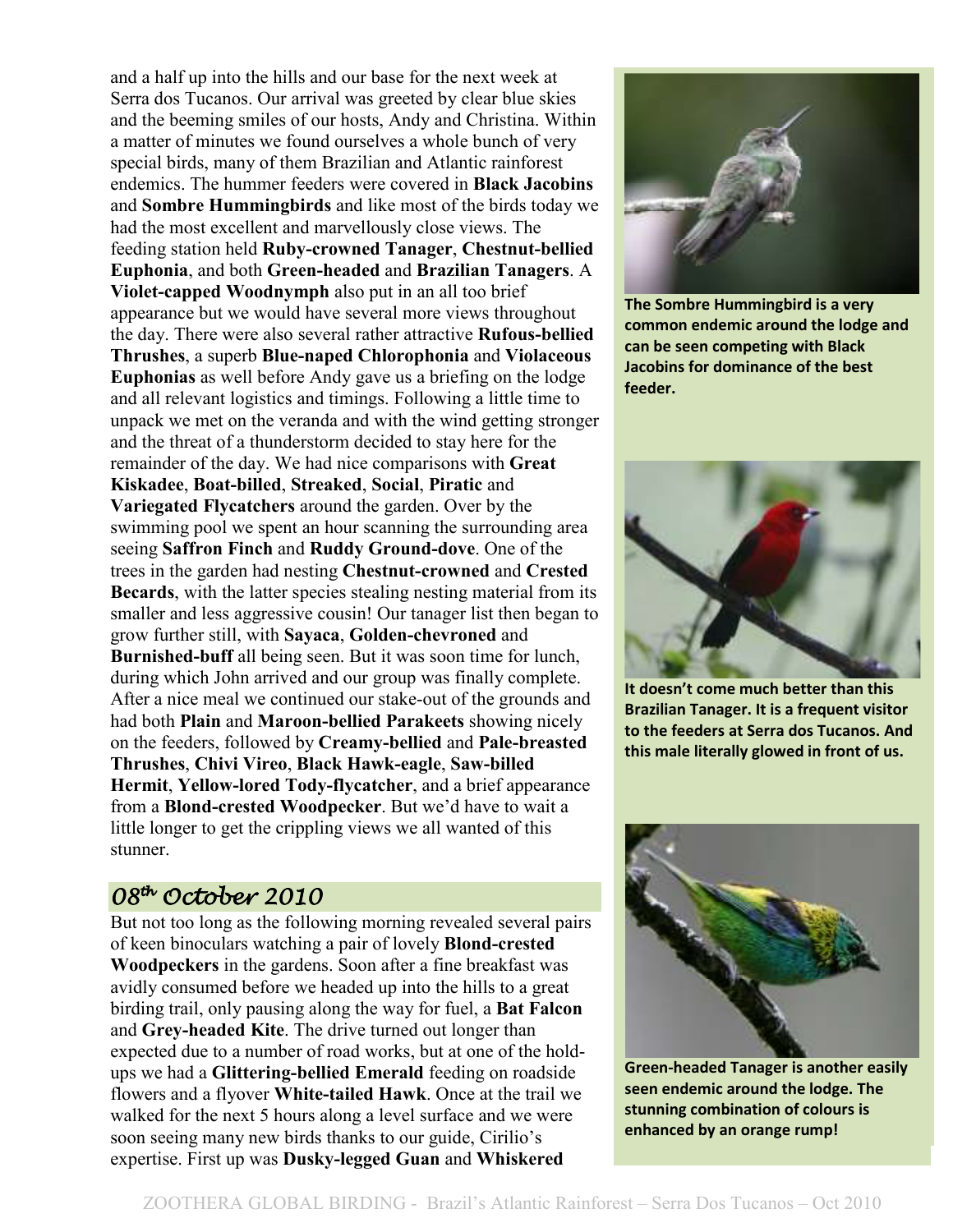**Flycatcher**, followed by **Buff-fronted Foliage-gleaner**, **Ochrefaced Tody-flycatcher**, **Rufous-capped Spinetail**, **Uniform Finch**, **Dusky-tailed Antbird**, **Red-eyed Thornbird**, **Surucua Trogon**, **Yellow Tyrannulet**, **Half-collared Sparrow**, **Yellowlegged Thrush** and **Blue Manakin**. The weather was being very kind to us and remained clear and dry all day and it was also a pleasantly mild temperature which no doubt resulted in the protracted bird activity throughout the day. A **Tufted Antshrike** played hard to get a little later but we were rewarded with excellent views in the end, and more new birds followed with **Green-winged Saltator**, **White-throated Hummingbird**, **Magpie Tanager**, **Blue Dacnis**, **Masked Water-tyrant**, and a perched **Plumbeous Kite**. Further good sightings soon raised the quality level with **Green-backed Becard**, **Hang-nest Todytyrant**, **Scaled Woodcreeper**, and a pair of **Planalto Tyrannulets**. As we approached our lunch site, our grumbling stomachs had to wait as a cracking **White-bearded Manakin** gave us the run around before finally sitting out in the open. A fruiting tree on the hillside above us held numerous birds but nothing really showed well apart from a **Rufous-browed Peppershrike**, but **Rufous-headed Tanager**, **Grey-hooded Flycatcher**, **Olivaceous Woodcreeper** and **Streaked Xenops** all put in brief appearances. Then a **Golden-crowned Warbler**, **Rufous-crowned Greenlet** and finally, **Serra do Mar Tyrantmanakin** delayed us further. After lunch we drove up into the hills further and amidst fine scenery we found several amazingly vocal **Bare-throated Bellbirds** which literally glowed like white lightbulbs against the green forest. Potentially this was bird of the day, until a fine male **Plovercrest** gave eye-ball popping views for several minutes as we walked up the hill. A male **Black-andgold Cotinga** was totally overshadowed by these beauties, and we also had a perched **Black Hawk-eagle**, **Crested Oropendola**, **Southern Caracara**, and finished off with a **Slaty-breasted Wood-rail** walking across a meadow below us. What a day!

#### 09th October 2010 2010

Our daily routine always began with some pre-breakfast birding in the garden but also meant that everyone could get up and about in their own time. This morning produced a fine bright male **Blue-naped Chlorophonia** which was a bit special! Afterwards a **Scaly-headed Parrot** was found by Les and we all had nice scope views, but a **Grey-hooded Attila** was only seen by a couple of us. We set off around 7am for our long day's birding on the **Three-toed Jacamar** excursion. We left the rainforest behind and drove across rolling hills and farmland and spent the day in bright sunshine. First up was an open area of fields where we were confronted by a whole new range of species. It was a bit frantic to start with as everyone hurriedly picked up everything but it was all good in the end! A pair of **Yellow-browed Tyrants** and some **Brown-chested Martins** got the ball rolling, quickly followed by several spectacular **Fork-tailed Flycatchers** and



**Green-backed Becard showed well on our first full day's birding. And this individual could be watched down to just a few metres.** 



**We watched this Black Hawk-eagle quartering the forested hillside at a midaltitude site in the Tres Picos State Park.** 



**The call of Grey-hooded Attila is frequently heard in the Atlantic rainforest but is a little more difficult to catch a glimpse of sometimes.**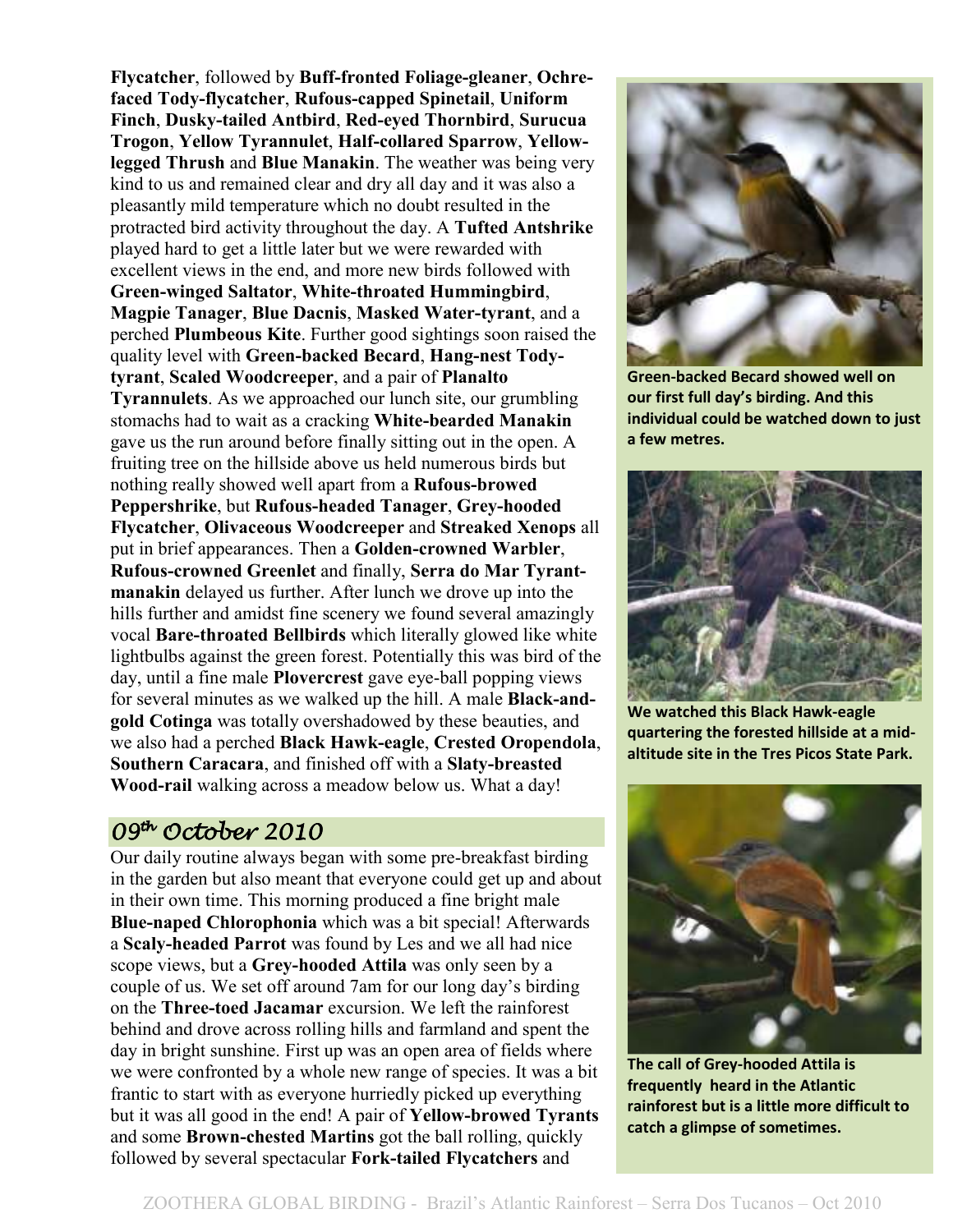**Bran-coloured Flycatcher**. As we scanned the area a **Rufous Hornero** walked up the track towards us, and then a fine male **Swallow Tanager** was scoped at the top of a tree. A group of **Guira Cuckoos** behaved like a gang of unruly teenagers as they hung around the field below us, but we had even better views later on. A pair of **Slaty-breasted Wood-rails** was a nice find in a ditch below the road, although a little overshadowed by our first sighting of **Campo Flicker** feeding on the slope above the road. It was a shame that a group of 3 **Blue-winged Parrotlets** didn't hang around long enough for everyone to get on them. We then spent the rest of the morning driving short distances between birding sites and picked up many more new species, starting with **Hooded Siskin**, quite a few fantastic **Streamer-tailed Tyrants**, **Tail-banded Hornero**, **Common Thornbird** and a skulky **Yellow-chinned Spinetail**. At an overlook we scoped a **Red-legged Seriema** sat on its nest and enjoyed wonderful views of some hovering **White-tailed Hawks** and a group of **Crested Black-tyrants**. After a coffee break in a nearby village we stopped beside a small marsh where a **Yellow-headed Caracara** was seen well, although our first attempt at **Blackish Rail** didn't work out as we would have liked, although a **Short-crested Flycatcher** was added to our ever growing trip list. There followed a nesting colony of **Red-rumped Caciques** in a Monkey Puzzle tree before we drove on to a marshy area beside a small farm. We had a great time here with **Yellow-bellied Elaenia**, **White-rumped** and **Tawny-headed Swallows**, **Black-capped Donacobius**, **Chestnut-capped Blackbird** and **White-rumped Monjita** all being new. But there were loads of other previously seen species that allowed great photo opportunities as well. A little further on a nice little marsh held 3 **Brazilian Teal**, **Whistling Heron** and a **White-bellied Seedeater** was spotted by Roberta. Finally we stopped a few miles further on for a late lunch but the birds kept on coming. In between mouthfuls of sandwich we nailed **Cattle Tyrant**, **Southern Caracara** and **Sooty Tyrannulet**. Afterwards we headed straight to a special site where on the arid scrub-covered hillside a pair of **Three-toed Jacamars** showed amazingly well and we were privileged to have prolonged views as they hawked for dragonflies. Amazing! Susie then found a **Double-collared Seedeater** and our last new bird of the day was a **Common Tody-flycatcher** before we returned to the lodge.

#### $10^{th}$  October 2010

After a night of heavy rain we awoke to clearing skies and our first **Rufous-breasted Hermit** was found in the garden. After breakfast we met on the lawn and scoped a **Buff-bellied Puffbird** perched in a bare tree way up on the opposite hillside – a new bird for this tour. So we spent the rest of the morning walking along the lodge's forest trails which was very



**Masked Water-tyrant is usually found near water and this individual showed well during our 'Jacamar Excursion'.** 



**Guira Cuckoo is always found in loose groups sometimes numbering in double figures.**



**The range-restricted Three-toed Jacamar was a highlight of our tour. We found 3 individuals of this very special species at a special site.**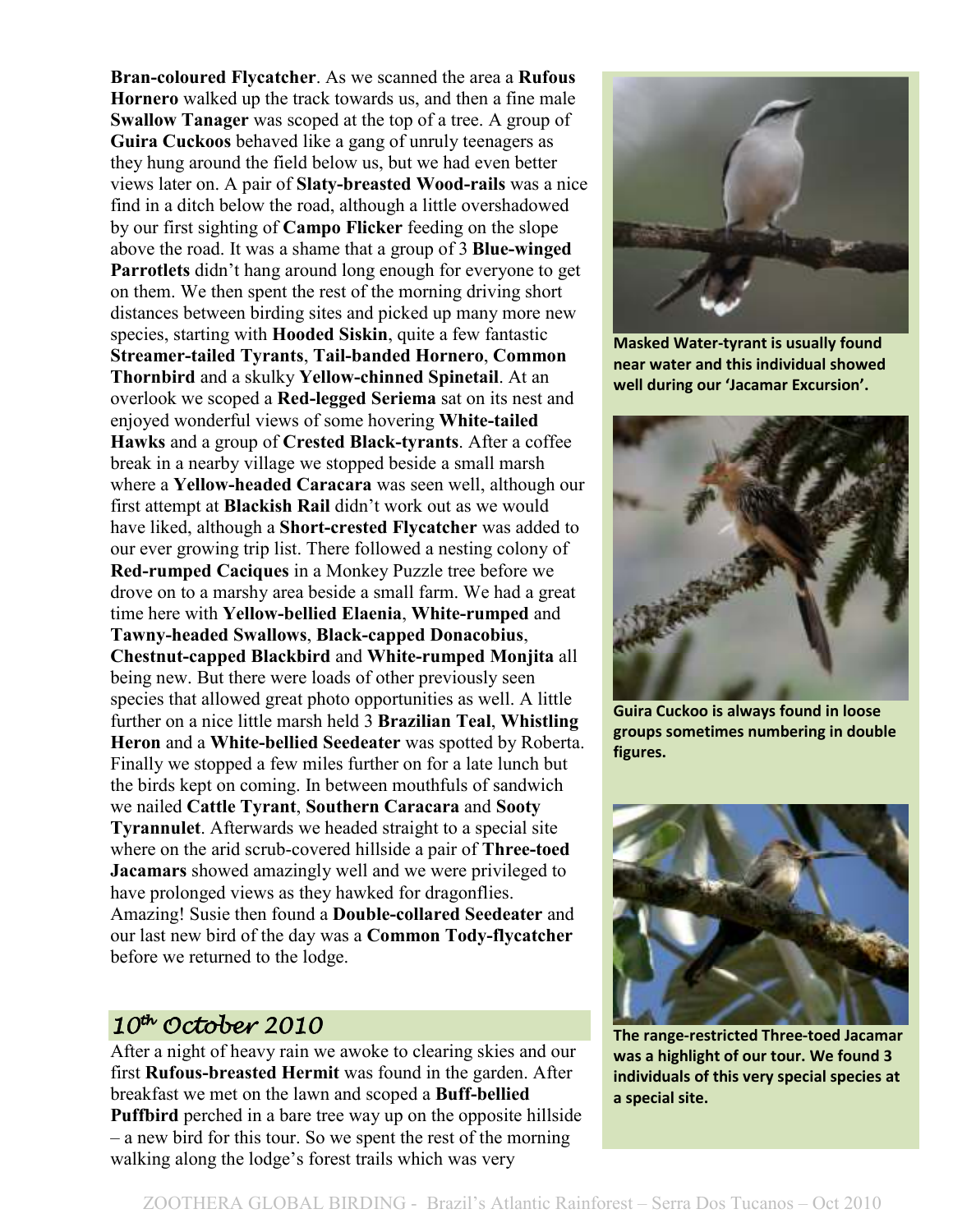productive with **Plain Antvireo**, displaying **Blue Manakins**, **Black-goggled**, **Rufous-headed**, **Red-necked** and **Olive-green Tanagers**, a very confiding **Rufous-capped Antthrush**, both **Scaled** and **Ferruginous Antbirds** showed well, **Star-throated Antwren**, **Pin-tailed Manakin**, **White-eyed** and **Black-capped Foliage-gleaners**, **Red-crowned Ant-tanager**, **Rufous-capped Motmot**, **Ochre-bellied Flycatcher**, **White-barred Piculet**, and Joan spotted an **Eye-ringed Tody-tyrant**. After a pleasant few hours we arrived back at the lodge in plenty of time before lunch, enabling our group to take some great photos from the hide. Afterwards, we spent the afternoon around the lodge waiting in vain for any toucanets to show, although Sue found us a perched **Channel-billed Toucan**. But it was really quite enjoyable watching the usual hummers and tanagers visiting the feeders, and we really enjoyed appearances from **Saw-billed Hermit** and **Versicoloured Emerald**. A very pleasant afternoon indeed and almost like a holiday as we sipped coffee on the veranda watching the feeders!

# $11<sup>th</sup>$  October 2010

During breakfast, Les gave a shout of "Blondie on the feeders" and everyone rushed out to watch a pair of stunning **Blondcrested Woodpeckers** working their way around the trees above the bird-tables. What a way to start the day! Elated with this sighting we then headed down to the Regua wetlands at Guapi Assu, about a 50 minute drive away. Turning off the main road we headed along a dirt track through farmland, stopping along the way to take a look at a perched **Savanna Hawk**. Further scanning revealed numerous **Yellow-headed Caracaras**, **Wattled Jacana**, **Chestnut-capped Blackbird** and some other common species. On arrival at the car park we paid our tributes to the pair of roosting **Tropical Screech-owls** that were tucked away neatly in a tree overhanging the path. And then we hit the trails, almost immediately finding a very active **Rufous-tailed Jacamar**, and soon after a **White-flanked Antwren**. A superb **Sooretama Slaty-Antshrike** was next up, followed by **Streaked Xenops**, **Long-billed** and **Moustached Wrens**, an unexpected **Salvadori's Antwren** and an even more unexpected **Curlcrested Jay**. The trail dropped down from dry forest into more lush, tropical forest where a very confiding **Black-cheeked Gnateater** put on a great show as it called from an exposed branch over a small stream. Then we reached the lakes where we found a **Glittering-throated Emerald** sat on a nest in a small bush beside the path. But our eyes were drawn to the open water where **Purple Gallinules**, **White-faced Whistling-ducks** and a pair of **Masked Ducks** were present. Around the edges of the water a few **White-headed Marsh-tyrants**, some **Capybara's**, a single **Rufescent Tiger-heron**, and an all too brief **Capped Heron** were seen. In the surrounding trees a small group of



**Stunning views of Blond-crested Woodpecker were had during breakfast most mornings on the tour.** 



**This drake Masked Duck was a welcome find during our excursion to the wetlands near the lodge.** 



**This Rufescent Tiger-heron was a good find at the wetlands and stayed out in the open for quite some time.** 

**Chestnut-vented Conebills** and a pair of **Lemon-chested Greenlets** were welcome additions to our lists. Our driver, Aldo, had brought the minibus up to greet us and we soon tucked into our picnic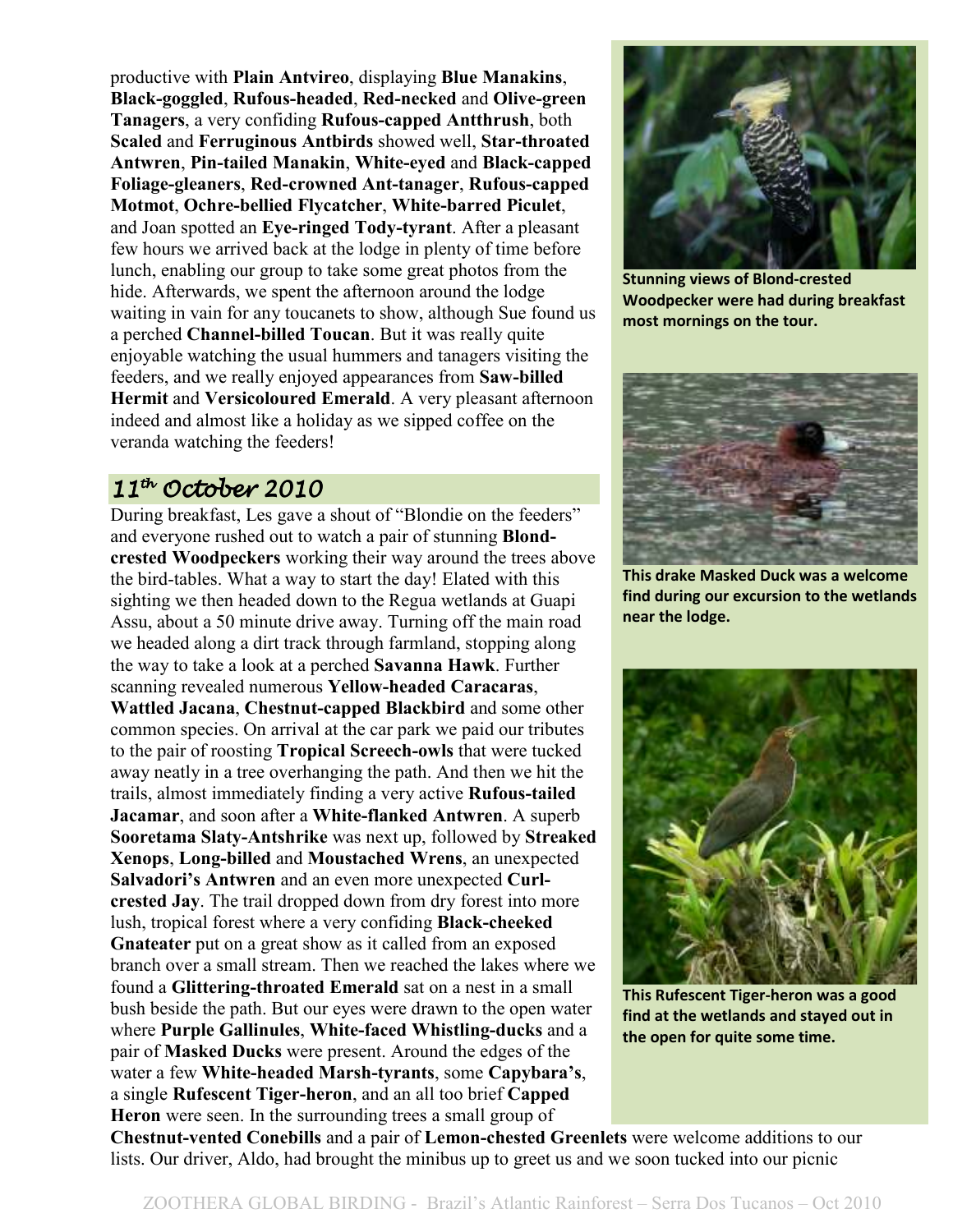lunch, during which John found us a **Common Pauraque** in the leaf litter beside the track. As we left this great area and drove back out towards the main road a pair of **Burrowing Owls** was seen and as we got out to watch them, a **Lesser Yellow-headed Vulture** quartered the field in front of us. Leaving here we drove back up into the hills above Serra dos Tucanos and walked the CEDAE Trail in the drizzle. Bird activity was low but we managed to pull out **White-throated Spadebill**, **White-throated Woodcreeper** and had a pair of **Spot-winged Wood-quail** walking across the track in front of us. There were also a few other brief sightings of new species such as **Lesser Woodcreeper**, **Streak-capped Antwren**, **Ochre-breasted Foliage-gleaner** and **Tawny-throated Leaftosser** but in the gathering gloom and mist we just couldn't really get decent enough views of the latter.

# $12^{th}$  October 2010

A spectacular male **Brazilian Ruby** got the ball rolling this morning, and was followed by a more expected **Green Honeycreeper**. And with a **Blond-crested Woodpecker** again picked up by Les beside the feeders we were off to a cracking start to what would turn out to be a very good day indeed. As we drove towards Serra dos Orgaos National Park we stopped to have a look at a huge **Ringed Kingfisher** perched above a river, but didn't dally. On arrival we had good views of a **Greyhooded Attila** in the car park, along with a pair of **Cliff Flycatchers**. Then a flock appeared with **Red-necked Tanagers**, **Black-capped Foliage-gleaner**, **Yellow-olive** and **Whiskered Flycatchers**, **Yellow-eared Woodpecker**, **Chestnut-crowned Becard** and **White-barred Piculet**. Walking down the road we bumped into several big flocks and had a great time for the rest of the morning and probably didn't walk much more than a kilometre! First up was a pair of **Yellow-green Grosbeaks**, followed by a **Three-toed Sloth** that Joan found. Then we had **Yellow-legged Thrush**, **Plain Antvireo**, **White-throated Woodcreeper**, **Flame-crested Tanager**, **Buff-fronted Foliagegleaner**, and **Pale-browed Treehunter**. Then we drove to the higher section of the park for what turned out to be the best birding session of the tour. We followed the boardwalk through mature forest picking up **Dusky-legged Guan** and **Ochrerumped Antbird** quite quickly. Then at an open area we had a huge flock with **Brassy-breasted** and the rare **Brown Tanager**, a perched **Sharpbill**, **Azure-shouldered Tanager** and **Greenwinged Saltator** amongst a bunch of previously seen species. Further on we had close **Eared Pygmy-tyrant**, **Goldencrowned Warbler** and **Rufous-crowned Greenlet** before reaching the other side of the forest. A confiding **Planalto Woodcreeper** vied for attention with a pair of **Black-cheeked Gnateaters** below the boardwalk, although a **Rufous Gnateater** was only seen by the leader. Then a **Plumbeous Pigeon** and



**The tiny White-barred Piculet was seen at several locations but best of all on one of the trails behind the lodge.** 



**This Chestnut-crowned Becard was nesting in the gardens in the same tree as a Crested Becard.** 



**We saw Brassy-breasted Tanager at a number of higher altitude sites in the Tres Picos State Park.** 

**Lesser Woodcreeper** followed, and we finished off with a pair of **Black-throated Trogons**, brief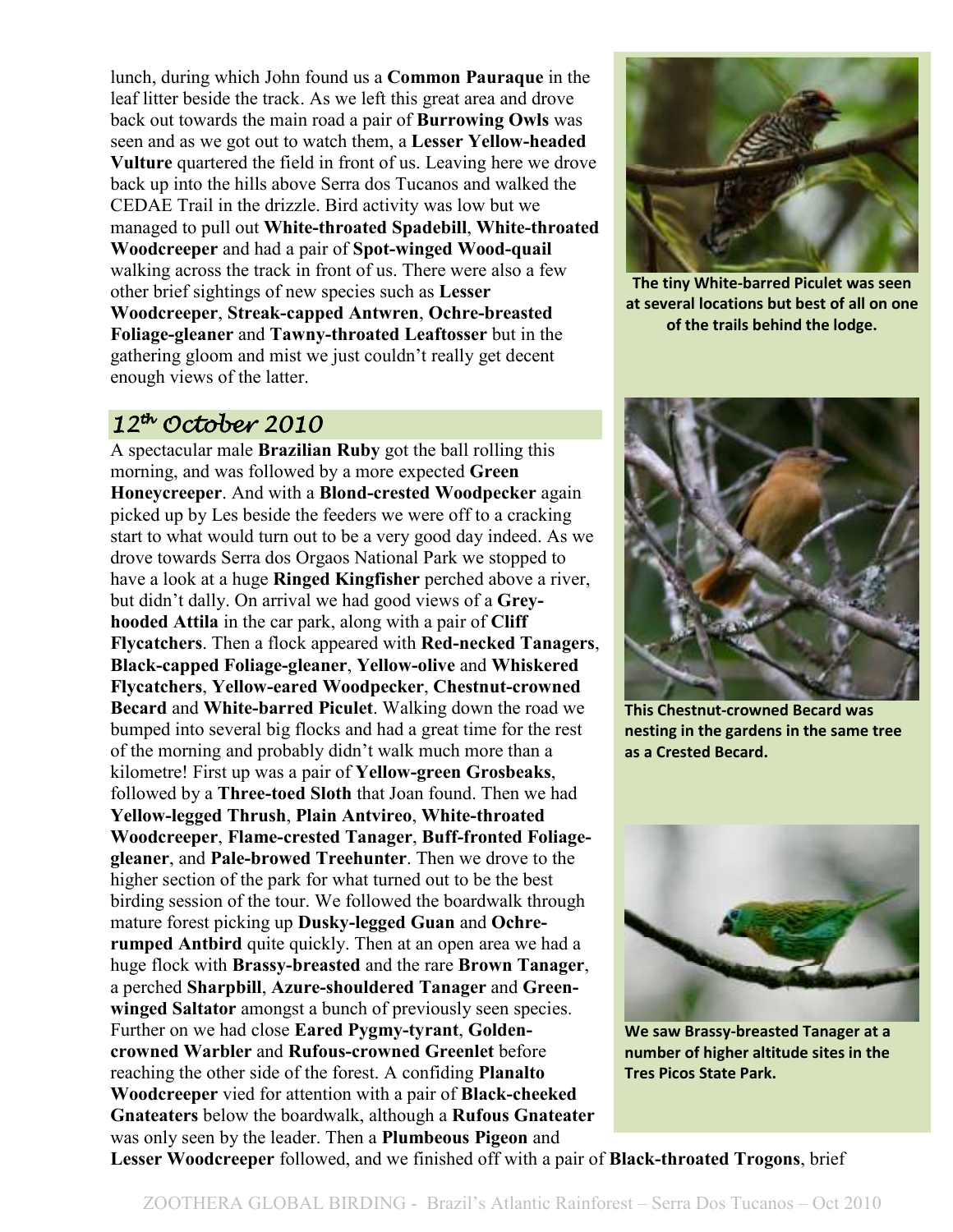**Hooded Berryeater** and a heard only **Variegated Antpitta**. As always with rainforest birding we had a few 'nearly's' with **White-collared Foliage-gleaner** and **Black-billed Scythebill** eluding us towards the end of the day. But we had already seen many new species and set off back to the lodge in fine spirits.

# $13^{th}$  October 2010

Another new bird for us in the garden before breakfast, this time a pair of **Sharp-tailed Streamcreepers** performed admirably as they fed around the rocks of the river below the bridge. And it was especially nice to see clear blue skies for a change! Our target today was the higher altitude specialities of Pico de Caledonia, about an hour's drive away. On arrival we headed up the very steep road and during the course of the next 5 hours continued walking uphill to a vantage point. Along the way we picked up a number of goodies including **Pallid Spinetail**, **Black-and-gold Cotinga**, **Plovercrest**, **Planalto Tyrannulet**, **Rufous-tailed Antbird**, **Diademed** and **Brassy-breasted Tanagers**, **Bay-chested Warbling-finch**, **Yellow-browed Woodpecker**, **Scaled Woodcreeper**, **Rufous-backed Antvireo**, **Blue-billed** and **Velvety Black-tyrants**, **Variable Antshrike** and **Olivaceous Elaenia**. Just before we reached the viewpoint the cloud came in and it became quite chilly. Nevertheless we had our picnic and spent some time scanning the tree tops below us in the hope of finding the elusive **Gray-winged Cotinga** which we could hear calling intermittently. Alas no sign, so we began the steep descent and almost immediately scored big-style with fabulous and prolonged views of the hulking **Giant Antshrike** as it called from the surrounding moss-encrusted trees. A nearby **Mottle-cheeked Tyrannulet** was particularly uninspiring in comparison! Continuing on we could hear the fabled cotinga calling close by and as we craned our necks to view the hillside above us, our driver Aldo beckoned us over and pointed to a bird perched on a dead snag. Through the scope we could see it was a **Gray-winged Cotinga** and watched it calling from its exposed perch for several minutes. Amazing! Further on a **Serra do Mar Tyrannulet** proved elusive, but not as much as the invisible **Serra do Mar Tapaculo**, several of which had been heard but not seen throughout the day. We eventually reached the minibus in the late afternoon and drove back to the lodge, stopping along the busy mountain road to scope a **Channelbilled Toucan** en-route.

# $14$ <sup>th</sup> October 2010

From the garden the following morning we scoped **Blue-winged Parrotlet** and **Black-tailed Tityra**, and also had a **Channelbilled Toucan** fly by. The **Blond-crested Woodpecker** came into the feeders and gave its best views of the week. So after breakfast we drove up the hill to the Theodore Trail and hadn't walked more than a 100m when a **Spot-billed Toucanet** was



**Flocks of Maroon-bellied Parakeets frequented the Serra dos Tucanos garden, often in company with the smaller Plain Parakeet.** 



**This Rufous-bellied Thrush was just one of 3 thrush species present in the garden and often provided us with superb views.** 



**A pair of Sharp-tailed Streamcreepers were nesting along the river just below the lodge.**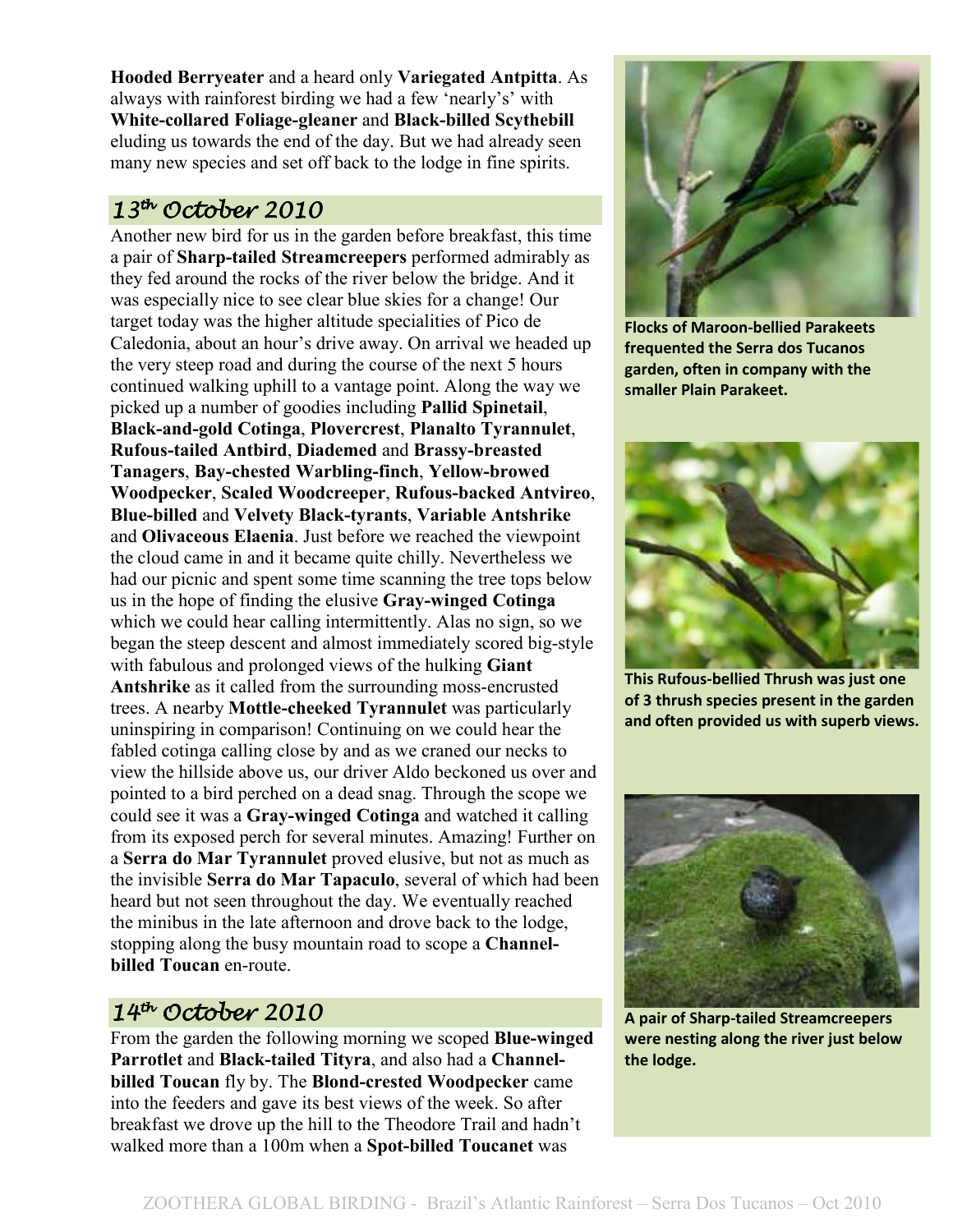heard calling and after a couple of minutes, Peter spotted it perched nearby. It then flew into a tall tree in front of us and we watched it work its way up higher before flying off. What a relief after all the searching this week! The trail went through good forest and we picked up **Bertoni's Antbird** and **Ochre-faced Tody-flycatcher**, before a **Brazilian Antthrush** posed amazingly well right in front of us. Then a **White-rimmed Warbler** was watched at close quarters, before we reached a more open area of forest. We stayed here a while watching group of **Brassy-breasted Tanagers**, whilst a **Greenish Schiffornis** gave several glimpses. A **White-shouldered Fire-eye** also appeared, along with **Bufffronted Foliage-gleaner**, **Scale-throated Hermit**, **Variable Antshrike**, and on the walk back to the minibus a **White-winged Becard** gave extremely close views. Back at Serra dos Tucanos we enjoyed all the usual garden birds and took the opportunity for some last minute photographs in the bright sunshine before having lunch and returning to Rio de Janeiro and the end of a wonderful trip.

Most of us stayed overnight at the airport hotel and prepared for the next stage of our Brazil tour, where we would fly to Cuiaba and on to the amazing Pantanal.

So I would like to take this opportunity to thank Cirilio for all his hard work and his excellent guiding and bird finding skills. It was a really enjoyable tour and we left full of admiration for what Andy and Christina have achieved in this little slice of heaven within the Atlantic rainforest. And many thanks to a wonderful group for making it such a pleasure to lead.



**A typical scene at the feeders with Plain and Maroon-bellied Parakeets and the stunning Green-headed Tanager.** 



**This Violet-capped Woodnymph was a frequent sighting in the Serra dos Tucanos garden.** 

Nick Bray



**The Atlantic Rainforest**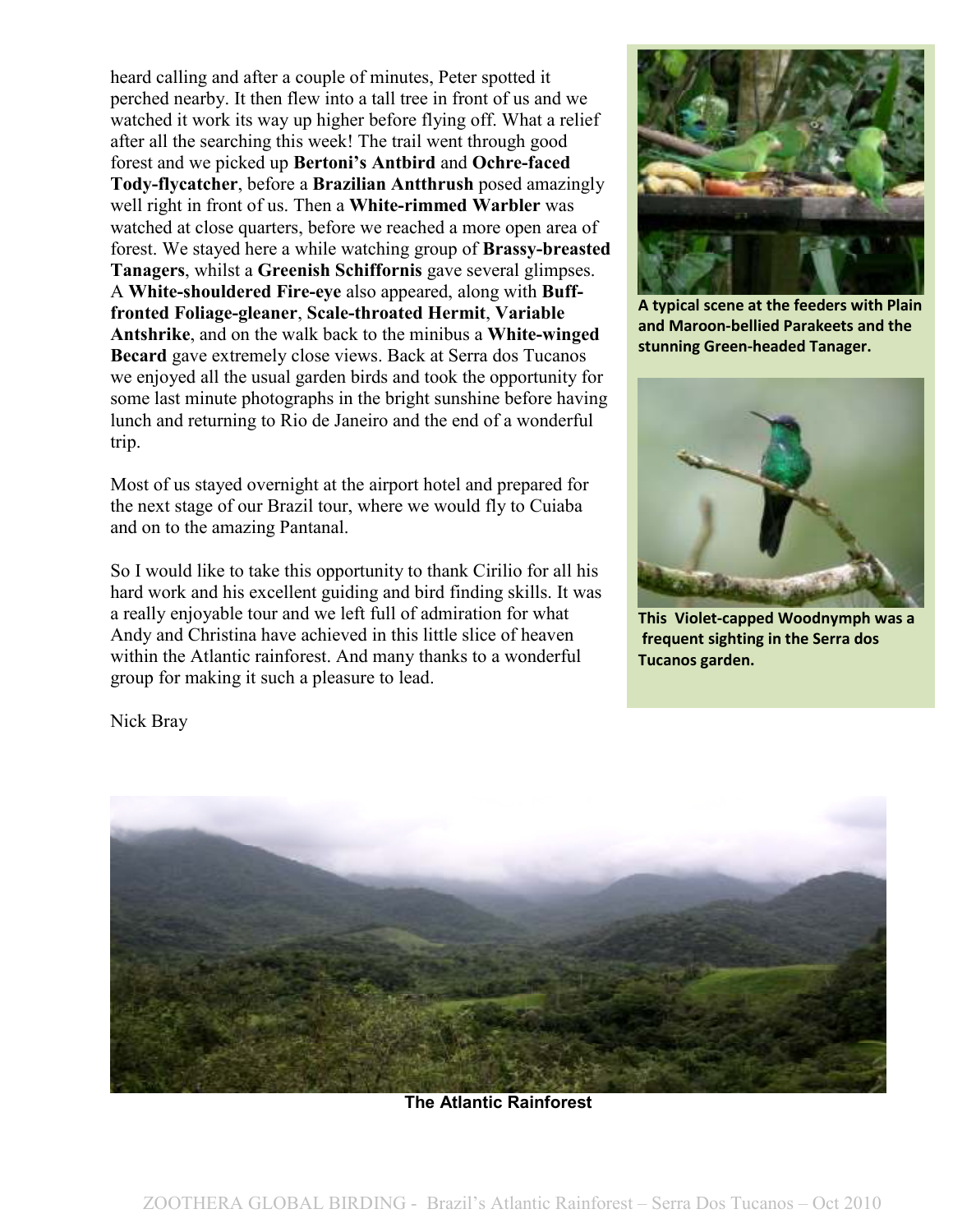# **BIRDLIST FOR BRAZIL Serra Dos Tucanos October 2010**

| <b>SPECIES</b><br>$\text{Red}$ = Endemic to Brazil<br>$Blue = Endemic to the Atlantic Forest$<br>$Green = Endemic$ to both |                                  | <b>SCIENTIFIC NAME</b>       | No of<br>days out<br>of 8<br>recorded | <b>HIGHEST DAILY COUNT</b><br>$C = Common$<br>LC = Locally Common<br>H.= Heard only<br>$N/C = No$ count |  |
|----------------------------------------------------------------------------------------------------------------------------|----------------------------------|------------------------------|---------------------------------------|---------------------------------------------------------------------------------------------------------|--|
| 1.                                                                                                                         | <b>Brown Tinamou</b>             | Crypturelus obsoletus        | <b>Heard Only</b>                     |                                                                                                         |  |
| 2.                                                                                                                         | <b>Solitary Tinamou</b>          | Tinamus solitarius           | <b>Heard Only</b>                     |                                                                                                         |  |
| 3.                                                                                                                         | Least Grebe                      | Tachybaptus dominicus        | 2                                     | $\overline{4}$                                                                                          |  |
| 4.                                                                                                                         | <b>Brown Booby</b>               | Sula leucogaster             | $\mathbf{1}$                          | 1                                                                                                       |  |
| 5.                                                                                                                         | Neotropic Cormorant              | Phalacrocorax brasilianus    | 3                                     | $3+$                                                                                                    |  |
| 6.                                                                                                                         | <b>Magnificent Frigatebird</b>   | Fregata magnificens          | $\overline{2}$                        | $50+$                                                                                                   |  |
| 7.                                                                                                                         | <b>Whistling Heron</b>           | Syrigma sibilatrix           | $\mathbf{1}$                          | $\overline{c}$                                                                                          |  |
| 8.                                                                                                                         | Capped Heron                     | Pilherodius pileatus         | 1                                     | 1                                                                                                       |  |
| 9.                                                                                                                         | <b>Great Egret</b>               | Ardea alba                   | 4                                     | LC                                                                                                      |  |
| 10.                                                                                                                        | Snowy Egret                      | Egretta thula                | 3                                     | LC                                                                                                      |  |
| 11.                                                                                                                        | <b>Cattle Egret</b>              | <b>Bubulcus ibis</b>         | 4                                     | LC                                                                                                      |  |
| 12.                                                                                                                        | <b>Striated Heron</b>            | <b>Butorides striatus</b>    | 1                                     | 1                                                                                                       |  |
| 13.                                                                                                                        | <b>Black-crowned Night-Heron</b> | Nycticorax nycticorax        | $\mathbf{1}$                          | 4                                                                                                       |  |
| 14.                                                                                                                        | Rufescent Tiger-Heron            | Tigrisoma lineatum           | $\mathbf{1}$                          | 1                                                                                                       |  |
| 15.                                                                                                                        | White-faced Whistling-Duck       | Dendrocygna viduata          | $\mathbf{1}$                          | $20+$                                                                                                   |  |
| 16.                                                                                                                        | <b>Brazilian Teal</b>            | Amazonetta braziliensis      | $\overline{2}$                        | $6+$                                                                                                    |  |
| 17.                                                                                                                        | <b>Masked Duck</b>               | Nomonyx dominica             | $\mathbf{1}$                          | 5                                                                                                       |  |
| 18.                                                                                                                        | <b>Black Vulture</b>             | Coragyps atratus             | $\overline{7}$                        | $\overline{C}$                                                                                          |  |
| 19.                                                                                                                        | <b>Turkey Vulture</b>            | Cathartes aura               | $\overline{7}$                        | $\overline{\text{c}}$                                                                                   |  |
| 20.                                                                                                                        | Lesser Yellow-headed Vulture     | Cathartes burrovianus        | $\overline{2}$                        | $\overline{2}$                                                                                          |  |
| 21.                                                                                                                        | Grey-headed Kite                 | Leptodon cayanencis          | $\mathbf{1}$                          | 1                                                                                                       |  |
| 22.                                                                                                                        | Plumbeous Kite                   | Ictinia plumbea              | 1                                     | $\overline{2}$                                                                                          |  |
| 23.                                                                                                                        | Savanna Hawk                     | Heterospizias meridionalis   | $\overline{2}$                        | $5+$                                                                                                    |  |
| 24.                                                                                                                        | Roadside Hawk                    | Rupornis magnirostris        | 5                                     | LC                                                                                                      |  |
| 25.                                                                                                                        | White-tailed Hawk                | <b>Buteo albicaudatus</b>    | $\overline{2}$                        | $6+$                                                                                                    |  |
| 26.                                                                                                                        | Black-and-white Hawk-Eagle       | Spizaetus melanoleucus       | 1                                     | 1                                                                                                       |  |
| 27.                                                                                                                        | <b>Black Hawk-Eagle</b>          | Spizaetus tyrannus           | $\overline{2}$                        | 1                                                                                                       |  |
| 28.                                                                                                                        | Southern Caracara                | Caracara plancus             | $\overline{7}$                        | $\mathsf{C}$                                                                                            |  |
| 29.                                                                                                                        | Yellow-headed Caracara           | Milvago chimachima           | 3                                     | $10+$                                                                                                   |  |
| 30.                                                                                                                        | <b>Bat Falcon</b>                | Falco rufigularis            | $\overline{2}$                        | 1                                                                                                       |  |
| 31.                                                                                                                        | Dusky-legged Guan                | Penelope obscura             | $\overline{3}$                        | $\overline{2}$                                                                                          |  |
| 32.                                                                                                                        | <b>Spot-winged Wood-quail</b>    | <b>Odontophorus capueira</b> | $\mathbf{1}$                          | $\overline{2}$                                                                                          |  |
| 33.                                                                                                                        | Ash-throated Crake               | Porzana albicollis           |                                       | <b>Heard Only</b>                                                                                       |  |
| 34.                                                                                                                        | Rufous-sided Crake               | Laterallus melanophaius      | <b>Heard Only</b>                     |                                                                                                         |  |
| 35.                                                                                                                        | <b>Slaty-breasted Wood-Rail</b>  | <b>Aramides saracura</b>     | 3                                     | $\boldsymbol{2}$                                                                                        |  |
| 36.                                                                                                                        | <b>Blackish Rail</b>             | Pardirallus nigricans        | $\mathbf{1}$                          | $\overline{2}$                                                                                          |  |
| 37.                                                                                                                        | Common Moorhen                   | Gallinula chloropus          | $\mathbf{1}$                          | N/C                                                                                                     |  |
| 38.                                                                                                                        | Purple Gallinule                 | Porphyrio martinica          | $\mathbf{1}$                          | N/C                                                                                                     |  |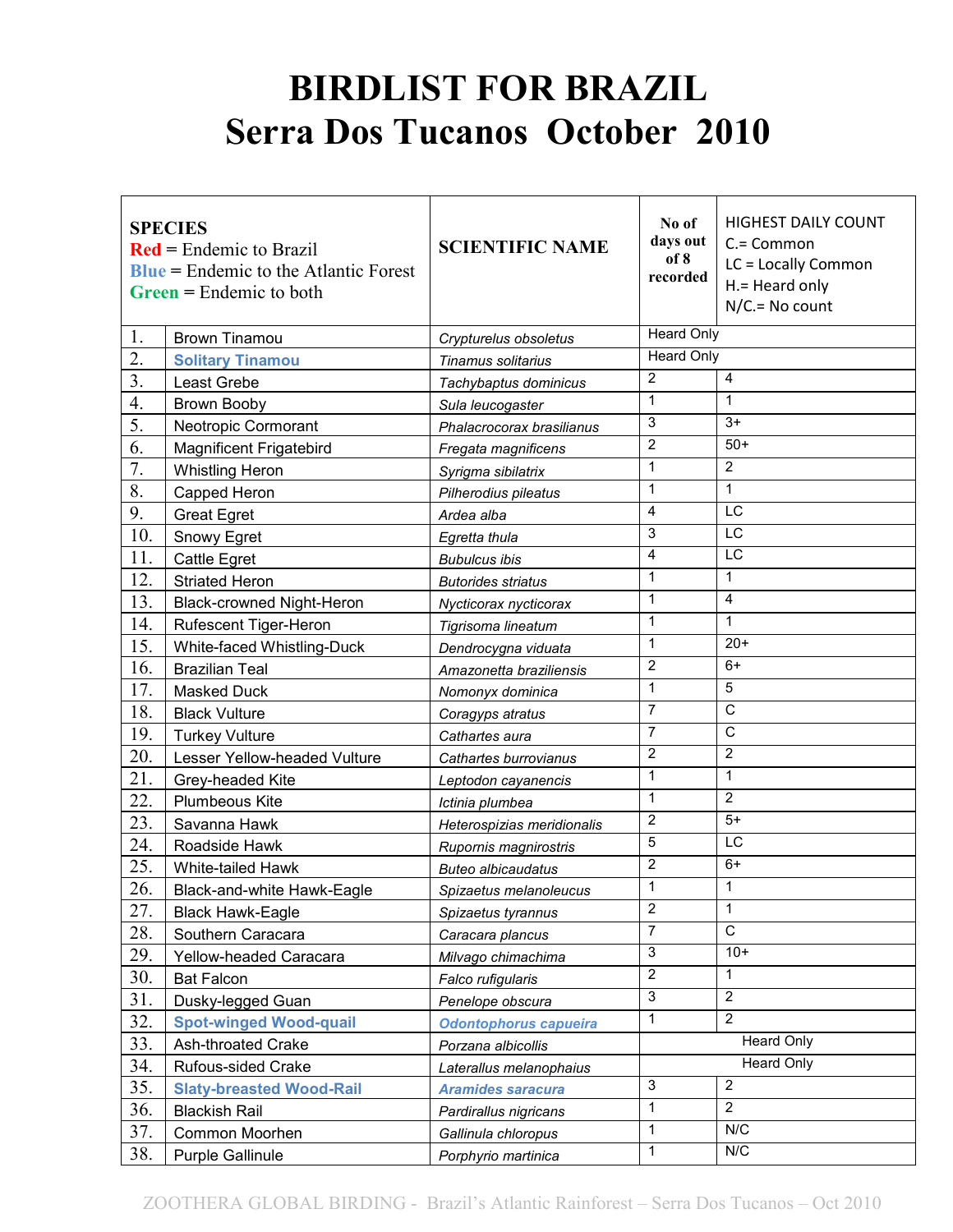| 39. | Red-legged Seriema                 | Cariama cristata                  | $\mathbf{1}$   | 3                 |
|-----|------------------------------------|-----------------------------------|----------------|-------------------|
| 40. | Wattled Jacana                     | Jacana jacana                     | 2              | N/C               |
| 41. | Southern Lapwing                   | Vanellus chilensis                | $\overline{7}$ | $\overline{C}$    |
| 42. | Rock Pigeon                        | Columbia livia                    | 2              | N/C               |
| 43. | Picazuro Pigeon                    | Patagioenas picazuro              | $\,6\,$        | $\mathsf C$       |
| 44. | Plumbeous Pigeon                   | Patagioenas plumbea               | $\overline{2}$ | $\overline{2}$    |
| 45. | Ruddy Ground-Dove                  | Columbina talpacoti               | 5              | LC                |
| 46. | Grey-fronted Dove                  | Leptotila rufaxilla               |                | <b>Heard Only</b> |
| 47. | <b>Blue-winged Macaw</b>           | Primolius maracana                | $\mathbf{1}$   | 3                 |
| 48. | White-eyed Parakeet                | Aratinga leucophthalma            | $\mathbf{1}$   | $\overline{2}$    |
| 49. | <b>Maroon-Bellied Parakeet</b>     | <b>Pyrrhura frontalis</b>         | 8              | $\overline{C}$    |
| 50. | <b>Blue-winged Parrotlet</b>       | Forpus xanthopterygius            | $\overline{2}$ | 4                 |
| 51. | <b>Plain Parakeet</b>              | <b>Brotogeris tirica</b>          | $\overline{7}$ | $\mathsf C$       |
| 52. | Scaly-headed Parrot                | Pionus maximiliani                | $\overline{7}$ | $\overline{c}$    |
| 53. | Squirrel Cuckoo                    | Piaya cayana                      |                | <b>Heard Only</b> |
| 54. | Smooth-billed Ani                  | Crotophaga ani                    | 5              | $\overline{LC}$   |
| 55. | Guira Cuckoo                       | Guira guira                       | $\overline{2}$ | $20+$             |
| 56. | <b>Tropical Screech-Owl</b>        | Megascops choliba                 | $\mathbf{1}$   | $\overline{2}$    |
| 57. | <b>Burrowing Owl</b>               | Athene cunicularia                | $\overline{2}$ | 3                 |
| 58. | Pauraque                           | Nyctidromus albicollis            | $\mathbf 1$    | $\overline{2}$    |
| 59. | White-collared Swift               | Streptoprocne zonaris             | $\mathbf 1$    | N/C               |
| 60. | <b>Biscutate Swift</b>             | Stretoprocne biscutata            | $\overline{2}$ | $6+$              |
| 61. | Grey-rumped Swift                  | Chaetura cinereiventris           | 3              | N/C               |
| 62. | Ashy-tailed Swift                  | Chaetura Andrei                   | $\mathbf{1}$   | $\overline{2}$    |
| 63. | <b>Saw-billed Hermit</b>           | <b>Ramphodon naevius</b>          | 5              | $\overline{LC}$   |
| 64. | Rufous-breasted Hermit             | Glaucis hirsutus                  | $\overline{2}$ | $\mathbf 1$       |
| 65. | <b>Scale-throated Hermit</b>       | <b>Phaethornis eurynome</b>       | $\mathbf{1}$   | $\mathbf{1}$      |
| 66. | <b>Sombre Hummingbird</b>          | <b>Aphantochroa cirrhochloris</b> | 8              | $\mathsf C$       |
| 67. | <b>Black Jacobin</b>               | <b>Florisuga fuscus</b>           | 8              | $\overline{C}$    |
| 68. | <b>Plovercrest</b>                 | Stephanoxis lalandi               | $\overline{2}$ | $\overline{2}$    |
| 69. | Glittering-bellied Hummingbird     | Chlorostilbon aureoventris        | 3              | $2+$              |
| 70. | <b>Violet-capped Woodnymph</b>     | <b>Thalurania glaucopis</b>       | $\overline{7}$ | $\mathsf C$       |
| 71. | <b>White-throated Hummingbird</b>  | <b>Leucochloris albicollis</b>    | 3              | $4+$              |
| 72. | <b>Versicolored Emerald</b>        | Agyrtria versicolor               | 3              | N/C               |
| 73. | <b>Glittering-throated Emerald</b> | Amazilia fimbriata                | $\mathbf{1}$   | $\mathbf{1}$      |
| 74. | <b>Brazilian Ruby</b>              | Clytolaema rubricauda             | $\overline{2}$ | 2                 |
| 75. | <b>Surucua Trogon</b>              | <b>Trogon surrucura</b>           | $\overline{2}$ | 4                 |
| 76. | <b>Black-throated Trogon</b>       | Trogon rufus                      | $\mathbf{1}$   | $\overline{2}$    |
| 77. | Ringed Kingfisher                  | Ceryle torquatus                  | 3              | $\mathbf{1}$      |
| 78. | <b>Rufous-capped Motmot</b>        | <b>Baryphthengus ruficapillus</b> | $\mathbf{1}$   | $\mathbf{1}$      |
| 79. | Rufous-tailed Jacamar              | Galbula ruficauda                 | $\mathbf{1}$   | $\mathbf{1}$      |
| 80. | <b>Three-toed Jacamar</b>          | Jacamaralcyon tridactyla          | $\mathbf{1}$   | 3                 |
| 81. | <b>Buff-bellied Puffbird</b>       | Notharchus swainsoni              | $\mathbf{1}$   | 1                 |
| 82. | <b>Spot-billed Toucanet</b>        | Selenidera maculirostris          | $\mathbf{1}$   | $\mathbf{1}$      |
| 83. | Channel-billed Toucan              | Ramphastos vitellinus             | 4              | 3                 |
| 84. | <b>White-barred Piculet</b>        | Picumnus cirratus                 | $\overline{2}$ | $\overline{2}$    |
| 85. | <b>Yellow-eared Woodpecker</b>     | <b>Veniliornis maculifrons</b>    | 5              | LC                |
| 86. | <b>White-browed Woodpecker</b>     | <b>Piculus aurulentus</b>         | $\mathbf{1}$   | $\mathbf{1}$      |
| 87. | Campo Flicker                      | Colaptes campestris               | 5              | LC                |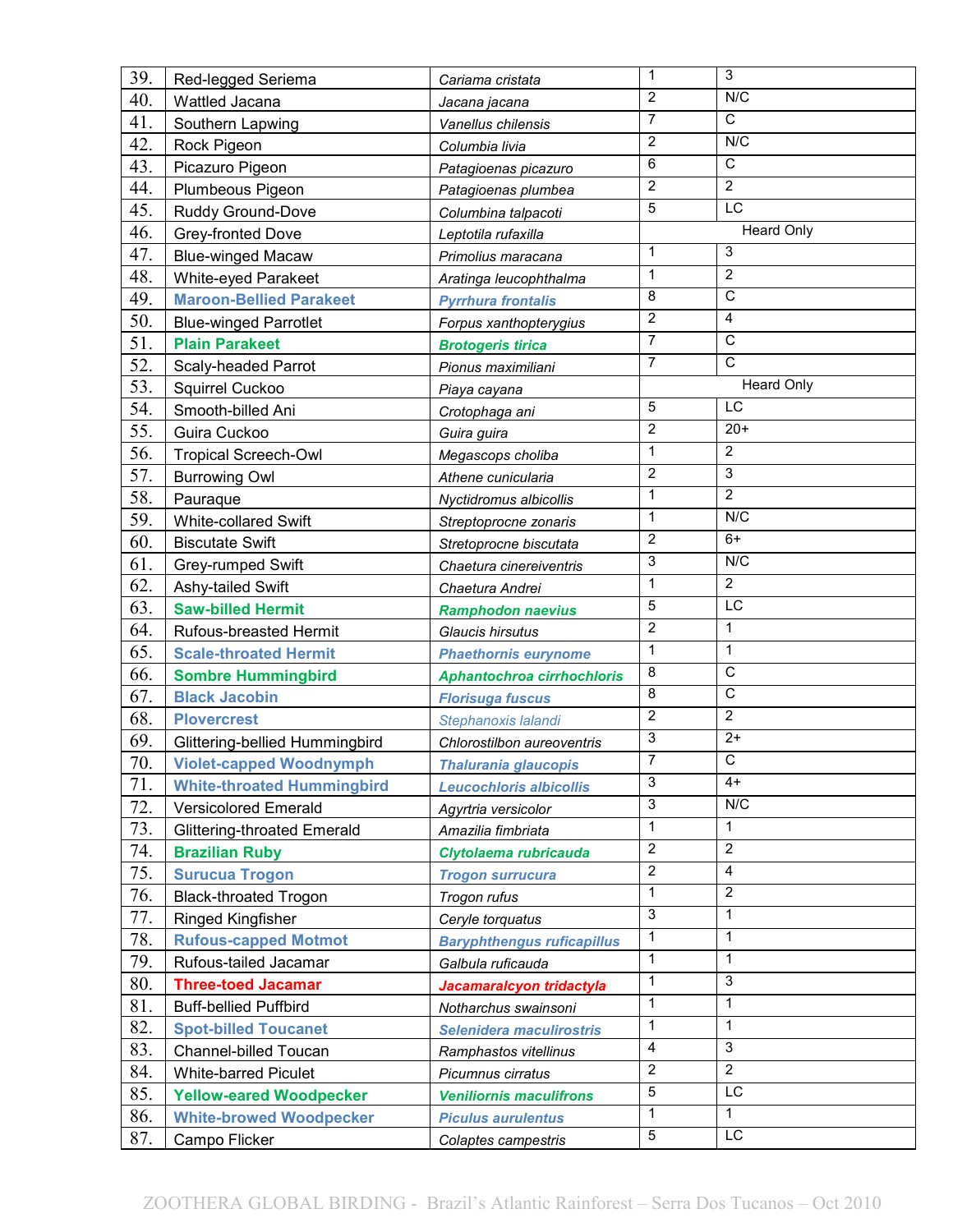| 88.  | <b>Blond-crested Woodpecker</b>       | Celeus flavescens               | 5                 | $\overline{2}$    |
|------|---------------------------------------|---------------------------------|-------------------|-------------------|
| 89.  | <b>Wing-banded (Tail-banded)</b>      | <b>Furnarius figulus</b>        | $\overline{2}$    | $3+$              |
| 90.  | Rufous Hornero                        | Furnarius rufus                 | $\mathbf{1}$      | $\overline{2}$    |
| 91.  | <b>Rufous-capped Spinetail</b>        | Synallaxis ruficapilla          | $\overline{2}$    | $\overline{2}$    |
| 92.  | Spix's (Chicli) Spinetail             | Synallaxis spixi                | <b>Heard Only</b> |                   |
| 93.  | <b>Pallid spinetail</b>               | Cranioleuca pallida             | $\mathbf{1}$      | 1                 |
| 94.  | Yellow-chinned Spinetail              | Certhiaxis cinnamomea           | $\overline{2}$    | 3                 |
| 95.  | <b>Common Thornbird</b>               | Phacellodomus rufifrons         | $\mathbf{1}$      | $\overline{2}$    |
| 96.  | <b>Red-eyed Thornbird</b>             | Phaecellodomus                  | 1                 | 1                 |
| 97.  | <b>Firewood Gatherer</b>              | Anumbius annumbi                | $\mathbf{1}$      | $\overline{2}$    |
| 98.  | <b>Streaked Xenops</b>                | Xenops rutilans                 | $\overline{2}$    | $\overline{2}$    |
| 99.  | <b>Sharp-billed Treehunter</b>        | Heliobletus contaminatus        | $\overline{2}$    | 1                 |
| 100. | Buff-fronted Foliage-gleaner          | Philydor rufum                  | 3                 | 2                 |
| 101. | <b>Black-capped Foliage-gleaner</b>   | <b>Philydor atricapillus</b>    | $\overline{2}$    | $3+$              |
| 102. | <b>Ochre-breasted Foliage-gleaner</b> | <b>Philydor lichtensteini</b>   | $\mathbf{1}$      | 1                 |
| 103. | <b>White-eyed Foliage-gleaner</b>     | <b>Automolus leucophthalmus</b> | $\mathbf{1}$      | $2+$              |
| 104. | Sharp-tailed Streamcreeper            | Lochmias nematura               | $\overline{2}$    | $\overline{2}$    |
| 105. | <b>Plain-brown (Thrush-like)</b>      | <b>Dendrocincla turdina</b>     | $\mathbf{1}$      | 1                 |
| 106. | Olivaceous Woodcreeper                | Sittasomus griseicapillus       | $\overline{4}$    | LC                |
| 107. | <b>White-throated Woodcreeper</b>     | Xiphocolaptes albicollis        | $\overline{2}$    | $\overline{2}$    |
| 108. | Planalto Woodcreeper                  | Dendrocolaptes platyrostris     | $\mathbf{1}$      | 1                 |
| 109. | <b>Lesser Woodcreeper</b>             | <b>Xiphorhynchus fuscus</b>     | $\overline{2}$    | $2+$              |
| 110. | <b>Scaled Woodcreeper</b>             | <b>Lepidocolaptes squamatus</b> | 3                 | 1                 |
| 111. | <b>Black-billed Scythebill</b>        | <b>Campylorhamphus</b>          | 1                 | 1                 |
| 112. | <b>Giant Antshrike</b>                | Batara cinerea                  | $\overline{2}$    | $\overline{2}$    |
| 113. | <b>Tufted Antshrike</b>               | <b>Mackenziana severa</b>       | 1                 | 1                 |
| 114. | <b>Chestnut-backed Antshrike</b>      | Thamnophilus palliatus          | $\mathbf{1}$      | $\overline{2}$    |
| 115. | <b>Sooretama Slaty Antshrike</b>      | <b>Thamnophilus ambiguus</b>    | $\mathbf{1}$      | $\overline{2}$    |
| 116. | Variable Antshrike                    | Thamnophilus caerulescens       | $\mathbf{1}$      | $\overline{2}$    |
| 117. | Plain Antvireo                        | Dysithamnus mentalis            | $\overline{2}$    | $3+$              |
| 118. | <b>Rufous-backed Antvireo</b>         | <b>Dysithamnus xanthopterus</b> | 1                 | 1                 |
| 119. | <b>Star-throated Antwren</b>          | <b>Myrmotherula gularis</b>     | $\boldsymbol{2}$  | $\overline{2}$    |
| 120. | White-flanked Antwren                 | Myrmotherula axillaris          | $\overline{2}$    | 3                 |
| 121. | Salvadori's Antwren                   | Myrmotherula minor              | 1                 | $\mathbf{1}$      |
| 122. | <b>Serra Antwren</b>                  | Formicivora serrana             |                   | <b>Heard Only</b> |
| 123. | <b>Ferruginous Antbird</b>            | <b>Drymophila ferruginea</b>    | $\mathbf{1}$      | $\overline{2}$    |
| 124. | <b>Bertoni's Antbird</b>              | <b>Drymophila rubricollis</b>   | 1                 | 3                 |
| 125. | <b>Rufous-tailed Antbird</b>          | Drymophila genei                | $\mathbf{1}$      | $\mathbf{1}$      |
| 126. | <b>Ochre-rumped Antbird</b>           | Drymophila ochnopyga            | 1                 | 1                 |
| 127. | <b>Dusky-tailed Antbird</b>           | Drymophila malura               | $\mathbf{1}$      | $\overline{2}$    |
| 128. | <b>Scaled Antbird</b>                 | Drymophila squamata             | $\mathbf{1}$      | $2+$              |
| 129. | <b>Streak-capped Antwren</b>          | <b>Terenura maculata</b>        | $\mathbf{1}$      | $\mathbf{1}$      |
| 130. | <b>White-shouldered Fire-eye</b>      | Pyriglena leucoptera            | 1                 | $\overline{2}$    |
| 131. | Rufous-capped Antthrush               | Formicarius colma               | $\mathbf{1}$      | 1                 |
| 132. | <b>Rufous-tailed (Brazilian)</b>      | Chamaeza ruficauda              | $\mathbf{1}$      | $\mathbf{1}$      |
| 133. | Variegated Antpitta                   | Grallaria varia                 |                   | <b>Heard Only</b> |
| 134. | <b>Rufous Gnateater</b>               | <b>Conopphaga lineata</b>       | $\mathbf{1}$      | $\mathbf{1}$      |
| 135. | <b>Black-cheeked Gnateater</b>        | Conopophaga melanops            | $\overline{2}$    | 2                 |
| 136. | <b>Serra do Mar Tapaculo</b>          | Scytalopus speluncae            |                   | <b>Heard Only</b> |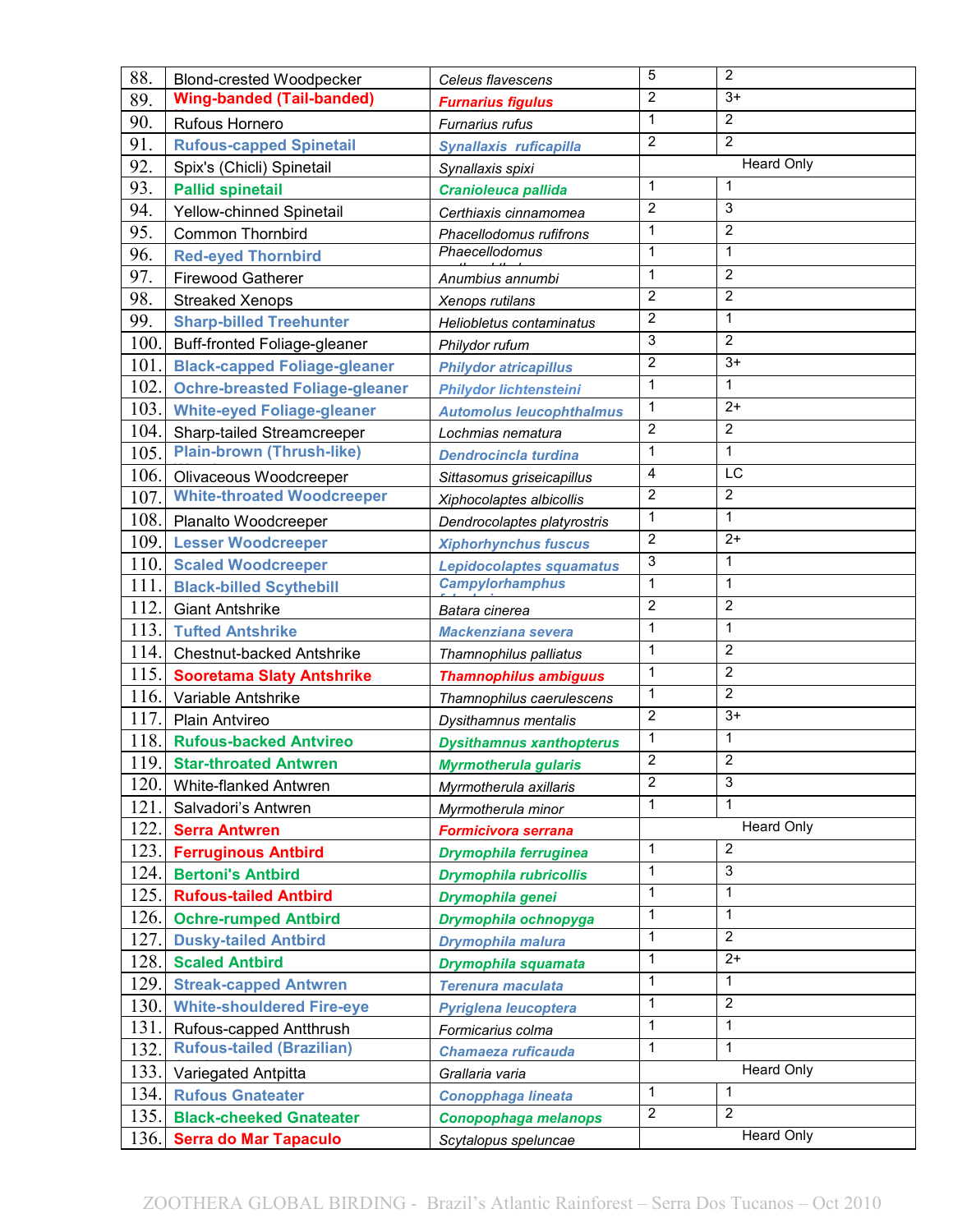| 137. | <b>Black-and-gold Cotinga</b>       | <b>Tijuca atra</b>               | $\overline{2}$ | $\overline{2}$        |
|------|-------------------------------------|----------------------------------|----------------|-----------------------|
| 138. | <b>Grey-winged Cotinga</b>          | Tijuca condita                   | 1              | 1                     |
| 139. | <b>Hooded Berryeater</b>            | <b>Carpornis cucullata</b>       | $\mathbf{1}$   | 1                     |
| 140. | <b>Bare-throated Bellbird</b>       | <b>Procnias nudicollis</b>       | $1 + 2h$       | $\overline{2}$        |
| 141  | White-bearded Manakin               | Manacus manacus                  | $\overline{2}$ | $\overline{2}$        |
| 142  | <b>Blue Manakin</b>                 | Chiroxiphia caudata              | $\overline{2}$ | 3                     |
| 143. | <b>Pin-tailed Manakin</b>           | <b>Ilicura militaris</b>         | $\mathbf{1}$   | $\overline{2}$        |
| 144. | <b>Serra-Do-Mar Tyrant-manakin</b>  | Neopelma chrysolophum            | $\mathbf{1}$   | 1                     |
| 145. | <b>Yellow Tyrannulet</b>            | Capsiempis flaveolus             | $\mathbf{1}$   | $\overline{c}$        |
| 146. | Yellow-bellied Elaenia              | Elaenia flavogaster              | $\overline{2}$ | $\overline{2}$        |
| 147. | Olivaceous Elaenia                  | Elaenia mesoleuca                | $\mathbf{1}$   | 1                     |
| 148. | Sooty Tyrannulet                    | Serpophaga nigricans             | $\mathbf{1}$   | 1                     |
| 149. | Ochre-bellied Flycatcher            | Mionectes oleagineus             | 1              | 1                     |
| 150. | <b>Grey-hooded Flycatcher</b>       | <b>Mionectes rufiventris</b>     | $\mathbf{1}$   | $\overline{2}$        |
| 151. | Sepia-capped Flycatcher             | Leptopogon amaurocephalus        | 3              | $\overline{2}$        |
| 152. | <b>Serra do mar Tyrannulet</b>      | <b>Phylloscartes difficilis</b>  | $\mathbf{1}$   | $\overline{2}$        |
| 153. | Mottle-cheeked Tyrannulet           | Phylloscartes ventralis          | $\mathbf 1$    | 1                     |
| 154. | Planalto Tyrannulet                 | Phyllomyias fasciatus            | 3              | $2+$                  |
| 155. | <b>Eared Pygmy-Tyrant</b>           | <b>Myiornis auricularis</b>      | $\overline{2}$ | 1                     |
| 156. | <b>Drab-breasted Bamboo-Tyrant</b>  | <b>Hemitriccus diops</b>         |                | <b>Heard Only</b>     |
| 157. | <b>Eye-ringed Tody-Tyrant</b>       | <b>Hemitriccus orbitatus</b>     | 1              | 1                     |
| 158. | <b>Hangnest Tody-Tyrant</b>         | <b>Hemitriccus nidipendulus</b>  | $\mathbf{1}$   | 1                     |
| 159. | Ochre-faced Tody-Flycatcher         | Poecilotriccus plumbeiceps       | 3              | $\overline{2}$        |
| 160. | <b>Yellow-lored Tody-Flycatcher</b> | <b>Todirostrum poliocephalum</b> | 6              | $\mathsf C$           |
| 161. | Common Tody-Flycatcher              | Todirostrum cinereum             | $\mathbf{1}$   | $\mathbf{1}$          |
| 162. | Yellow-olive Flycatcher             | Tolmomyias sulphurescens         | $\overline{4}$ | 3                     |
| 163. | White-throated Spadebill            | Platyrinchus mystaceus           | $\mathbf{1}$   | 1                     |
| 164. | <b>Bran-coloured Flycatcher</b>     | Myiobius fasciatus               | $\mathbf{1}$   | 1                     |
| 165. | <b>Whiskered (Sulphur-rumped)</b>   | <b>Myiobius barbatus</b>         | $\overline{2}$ | 1                     |
| 166. | <b>Cliff Flycatcher</b>             | Hirundinea ferruginea            | $\mathbf{1}$   | $\overline{2}$        |
| 167. | White-rumped Monjita                | Xolmis velatus                   | $\mathbf{1}$   | $\overline{c}$        |
| 168. | <b>Blue-billed Black-Tyrant</b>     | Knipolegus cyanirostris          | 1              | $\overline{2}$        |
| 169. | <b>Velvety Black-Tyrant</b>         | <b>Knipolegus nigerrimus</b>     | $\mathbf{1}$   | $\overline{2}$        |
| 170. | <b>Crested Black-Tyrant</b>         | Knipolegus lophotes              | 1              | 4                     |
| 171. | Masked Water-Tyrant                 | Fluvicola nengeta                | 4              | LC                    |
| 172. | White-headed Marsh-Tyrant           | Arundinicola leucocephala        | 1              | $\overline{2}$        |
| 173. | Streamer-tailed Tyrant              | Gubernetes yetapa                | $\mathbf{1}$   | $6+$                  |
| 174. | Yellow-browed Tyrant                | Satrapa icterophrys              | $\mathbf{1}$   | $\overline{2}$        |
| 175. | Long-tailed Tyrant                  | Colonia colonus                  | $\overline{2}$ | $\mathbf{1}$          |
| 176. | Cattle Tyrant                       | Machetornis rixosa               | 3              | $2+$                  |
| 177. | <b>Grey-hooded Attila</b>           | <b>Attila rufus</b>              | $2 + 3h$       | $\mathbf{1}$          |
| 178. | Swainson's Flycatcher               | Myiarchus swainsoni              | $\overline{2}$ | $\mathbf{1}$          |
| 179. | Short-crested Flycatcher            | Myiarchus ferox                  | $\mathbf 1$    | $\overline{c}$        |
| 180. | <b>Great Kiskadee</b>               | Pitangus sulphuratus             | 8              | $\overline{\text{c}}$ |
| 181  | Boat-billed Flycatcher              | Megarhyncus pitangua             | 3              | $\overline{2}$        |
| 182. | Social Flycatcher                   | Myiozetetes similis              | 8              | C                     |
| 183. | <b>Streaked Flycatcher</b>          | Myiodynastes maculates           | 8              | C                     |
| 184. | Piratic Flycatcher                  | Legatus leucophaius              | $\mathbf{1}$   | 1                     |
| 185. | Variegated Flycatcher               | Empidonomus varius               | $\mathbf{3}$   | $2+$                  |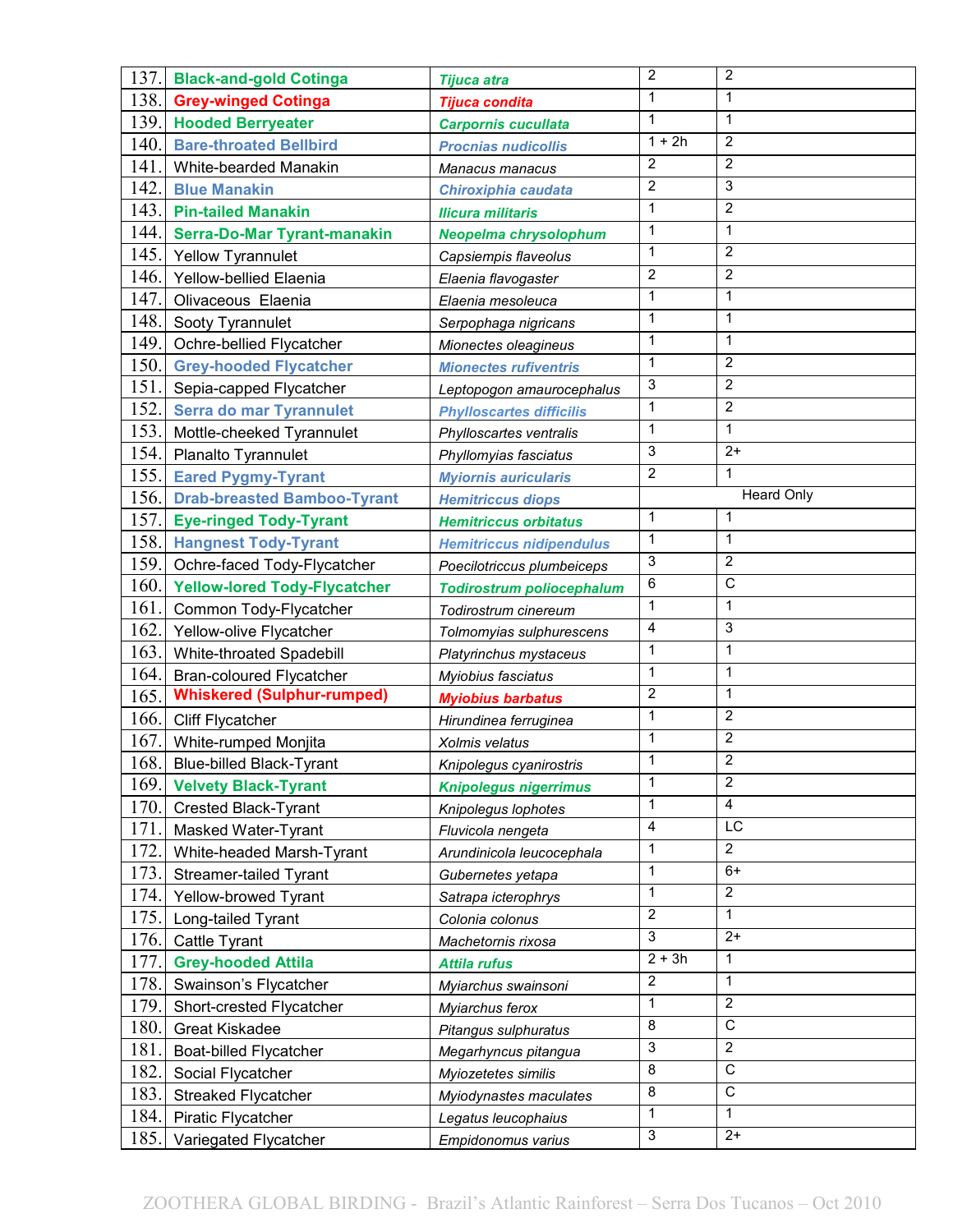| 186.         | <b>Tropical Kingbird</b>                       | Tyrannus malancholicus             | 8                       | C                     |
|--------------|------------------------------------------------|------------------------------------|-------------------------|-----------------------|
| 187.         | Fork-tailed Flycatcher                         | Tyrannus savanna                   | $\mathbf{1}$            | $4+$                  |
| 188.         | <b>Greenish Schiffornis</b>                    | <b>Schiffornis virescens</b>       | $\mathbf{1}$            | $\mathbf{1}$          |
| 189.         | <b>Chestnut-crowned Becard</b>                 | Pachyramphus castaneus             | $\overline{7}$          | $\mathsf{C}$          |
| 190.         | Green-backed Becard                            | Pachyramphus viridis               | $\overline{2}$          | 2                     |
| 191          | White-winged Becard                            | Pachyramphus polychopterus         | $\overline{c}$          | 1                     |
| 192          | <b>Crested Becard</b>                          | Pachyramphus validus               | $\overline{7}$          | $\overline{\text{c}}$ |
| 193.         | <b>Black-tailed Tityra</b>                     | Tityra cayana                      | 1                       | 1                     |
| 194.         | Sharpbill                                      | Oxyruncus cristatus                | 1                       | 1                     |
| 195.         | <b>Brown-chested Martin</b>                    | Progne tapera                      | $\overline{\mathbf{c}}$ | $4+$                  |
| 196.         | White-rumped Swallow                           | Tachycineta leucorrhoa             | $\overline{c}$          | N/C                   |
| 197.         | Tawny-headed Swallow                           | Stelgidopteryx fucata              | 1                       | 2                     |
| 198.         | Southern Rough-winged Swallow                  | Stelgidopteryx ruficollis          | 8                       | C                     |
| 199.         | <b>Blue-and-white Swallow</b>                  | Pygochelidon cyanoleuca            | 8                       | $\mathsf{C}$          |
| 200.         | <b>Black-capped Donacobius</b>                 | Donacobius atricapilla             | $\overline{2}$          | 4                     |
| 201.         | Moustached Wren                                | Thryothorus genibarbis             | 1                       | 1                     |
| 202.         | <b>Long-billed Wren</b>                        | <b>Thryothorus longirostris</b>    | 3                       | 1                     |
| 203.         | Southern House Wren                            | Troglodytes musculus               | $\overline{7}$          | $\mathsf C$           |
| 204.         | <b>Chalk-browed Mockingbird</b>                | Mimus saturninus                   | 4                       | N/C                   |
| 205.         | Yellow-legged Thrush                           | Platycichla flavipes               | 3                       | $2+$                  |
| 206.         | Rufous-bellied Thrush                          | Turdus rufiventris                 | 8                       | $\mathsf{C}$          |
| 207.         | Pale-breasted Thrush                           | Turdus leucomelas                  | $\overline{7}$          | $\mathsf{C}$          |
| 208.         | Creamy-bellied Thrush                          | Turdus amaurochalinus              | 8                       | C                     |
| 209.         | Curl-crested Jay                               | Cyanocorax cristatellus            | 1                       |                       |
| 210.         | Red-eyed Vireo                                 | Vireo olivaceous                   | $\overline{c}$          | $\overline{c}$        |
| 211.         | <b>Rufous-crowned Greenlet</b>                 | <b>Hylophilus poecilotis</b>       | 4                       | $3+$                  |
|              |                                                |                                    |                         |                       |
| 212.         | Lemon-chested Greenlet                         | Hylophilus thoracicus              | 1                       | $4+$                  |
| 213.         | Rufous-browed Peppershrike                     | Cyclarhis gujanensis               | $1 + 2h$                | 1                     |
| 214.         | Golden-crowned Warbler                         | <b>Basileuterus culicivorus</b>    | 4                       | LC                    |
| 215.         | <b>White-browed (White-rimmed)</b>             | <b>Basileuterus leucoblepharus</b> | $\mathbf{1}$            | 1                     |
| 216.         | Bananaquit                                     | Coereba flaveola                   | 6                       | $\mathsf C$           |
| 217.         | <b>Chestnut-vented Conebill</b>                | Conirostrum speciosum              | $\overline{\mathbf{c}}$ | $2+$                  |
| 218.         | <b>Brown Tanager</b>                           | <b>Orchesticus abeillei</b>        | 1                       | $3+$                  |
| 219.         | Magpie Tanager                                 | Cissopis leveriana                 | 1                       | 1                     |
| 220.         | <b>Rufous-headed Tanager</b>                   | <b>Hemithraupis ruficapilla</b>    | 3                       | 1                     |
| 221.         | <b>Olive-green Tanager</b>                     | <b>Orthogonys chloricterus</b>     | $\overline{c}$          | $3+$                  |
| 222.         | Flame-crested Tanager                          | Tachyphonus cristatus              | $\mathbf{1}$            | 1                     |
| 223.         | <b>Ruby-crowned Tanager</b>                    | <b>Tachyphonus coronatus</b>       | 8                       | C                     |
| 224.         | <b>Black-goggled Tanager</b>                   | Trichothraupis melanops            | 5                       | LC                    |
| 225.         | Red-crowned Ant-Tanager                        | Habia rubica                       | 4                       | $4+$                  |
| 226.         | <b>Brazilian Tanager</b>                       | <b>Ramphocelus bresilius</b>       | 8                       | C                     |
| 227.         | Sayaca Tanager                                 | Thraupis sayaca                    | 8                       | $\mathsf C$           |
| 228.         | <b>Azure-shouldered Tanager</b>                | <b>Thraupis cyanoptera</b>         | 1                       | $2+$                  |
| 229.         | <b>Golden-chevroned Tanager</b>                | <b>Thraupis ornata</b>             | 8                       | $\mathsf C$           |
| 230.         | Palm Tanager                                   | Thraupis palmarum                  | 8                       | C                     |
| 231.         | Diademed Tanager                               | Stephanophorus diadematus          | 1                       | 4                     |
| 232.         | Fawn-breasted Tanager                          | Pipraeidea menalonota              | 1                       | 1                     |
| 233.<br>234. | Violaceous Euphonia<br>Orange-bellied Euphonia | Euphonia violacea                  | 8                       | $\mathsf C$<br>LC     |